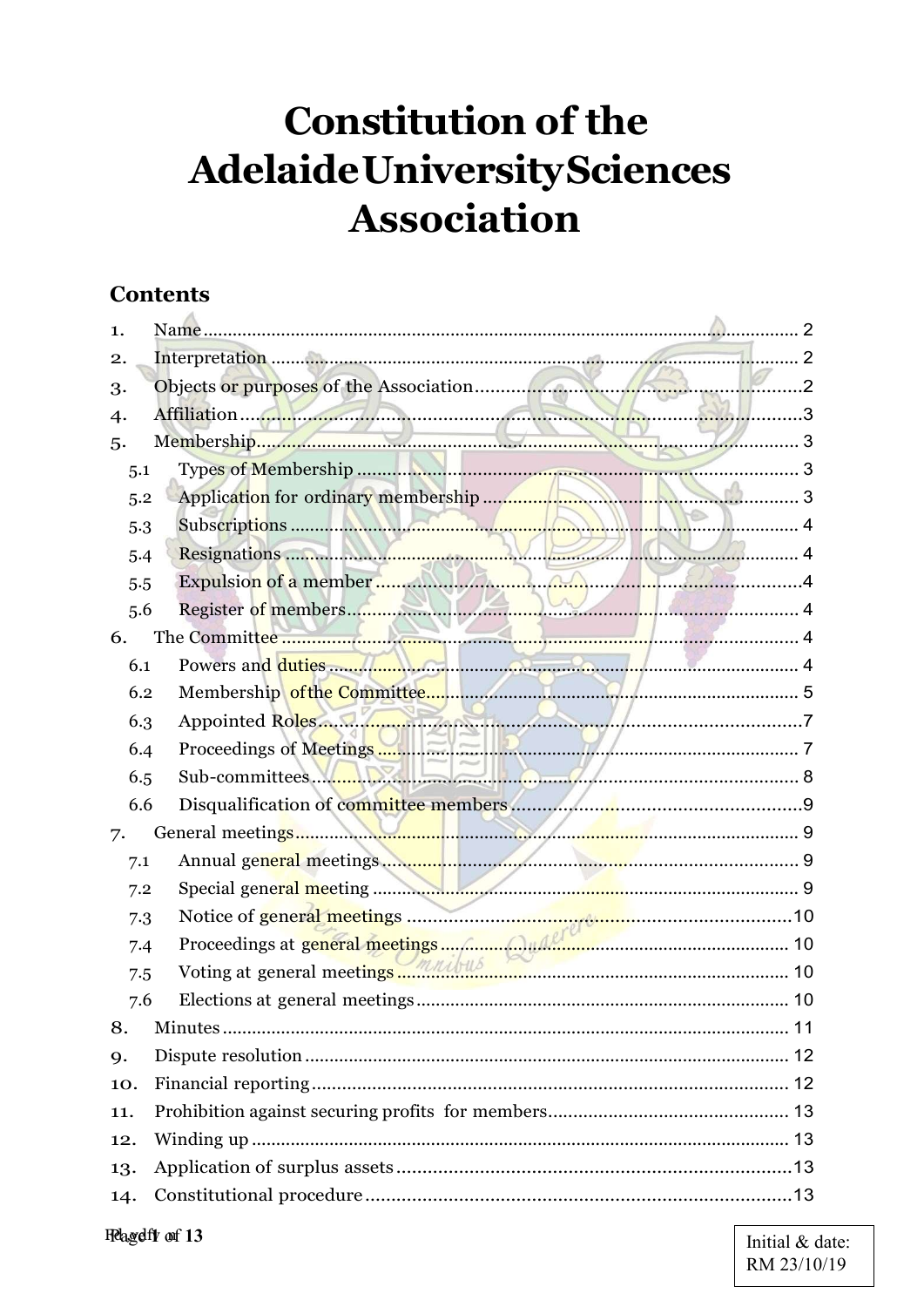# 1. NAME

The name of this unincorporated association is the 'Adelaide University Sciences Association', referred to herein as 'the Association'.

## 2. INTERPRETATION

| <b>AGM</b>      | means the Annual General Meeting of the Association                      |
|-----------------|--------------------------------------------------------------------------|
| <b>AUU</b>      | means the Adelaide University Union                                      |
| Committee       | means the committee referred to in clause 6.2                            |
| Constitution    | means this document                                                      |
| Executive       | means the Executive referred to in clause 6.2                            |
| Faculty         | means the Faculty of Sciences                                            |
| General meeting | means a general meeting of members of the Association                    |
|                 | convened in accordance with these rules                                  |
| <b>GM</b>       | means any properly convened AGM or SGM of the                            |
|                 | Association                                                              |
|                 | Governing Council means the Governing Council referred to in clause 6.2  |
| Member          | means a member of the Association                                        |
| Month           | means a calendar month                                                   |
| <b>Notice</b>   | a notice required by a clause of this Constitution to be                 |
|                 | given will be deemed to have been given if provided                      |
|                 | personally or if it has been sent by post or email to the                |
|                 | address appearing in the register of members                             |
| <b>SGM</b>      | means a Special General Meeting of the Association                       |
|                 | Special resolution means a resolution of which every member has received |
|                 | seven days notice                                                        |
| University      | means The University of Adelaide                                         |
|                 |                                                                          |

# 3. OBJECTS OR PURPOSES OF THE ASSOCIATION

The objects of the Association are

- a. To provide a network for all science students, regardless of discipline, to engage with each other both socially and academically.
- **b.** To organise social events for all science students and students with interest in science, regardless of discipline, to enhance their experience at university.
- c. To work with the Faculty to provide a unique, positive, and memorable experience to all science students, regardless of discipline.
- d. To represent the ideals of all science students, regardless of discipline, and provide an active voice for the opinions of science students to the Faculty and the University.
- e. To encourage all science students, regardless of discipline, to achieve their academic goals by providing an adequate system of support
- f. To provide a forum for all students, regardless of discipline, to explore the rich diversity of the fields of sciences and to work with the community to provide a rich insight into the world of science.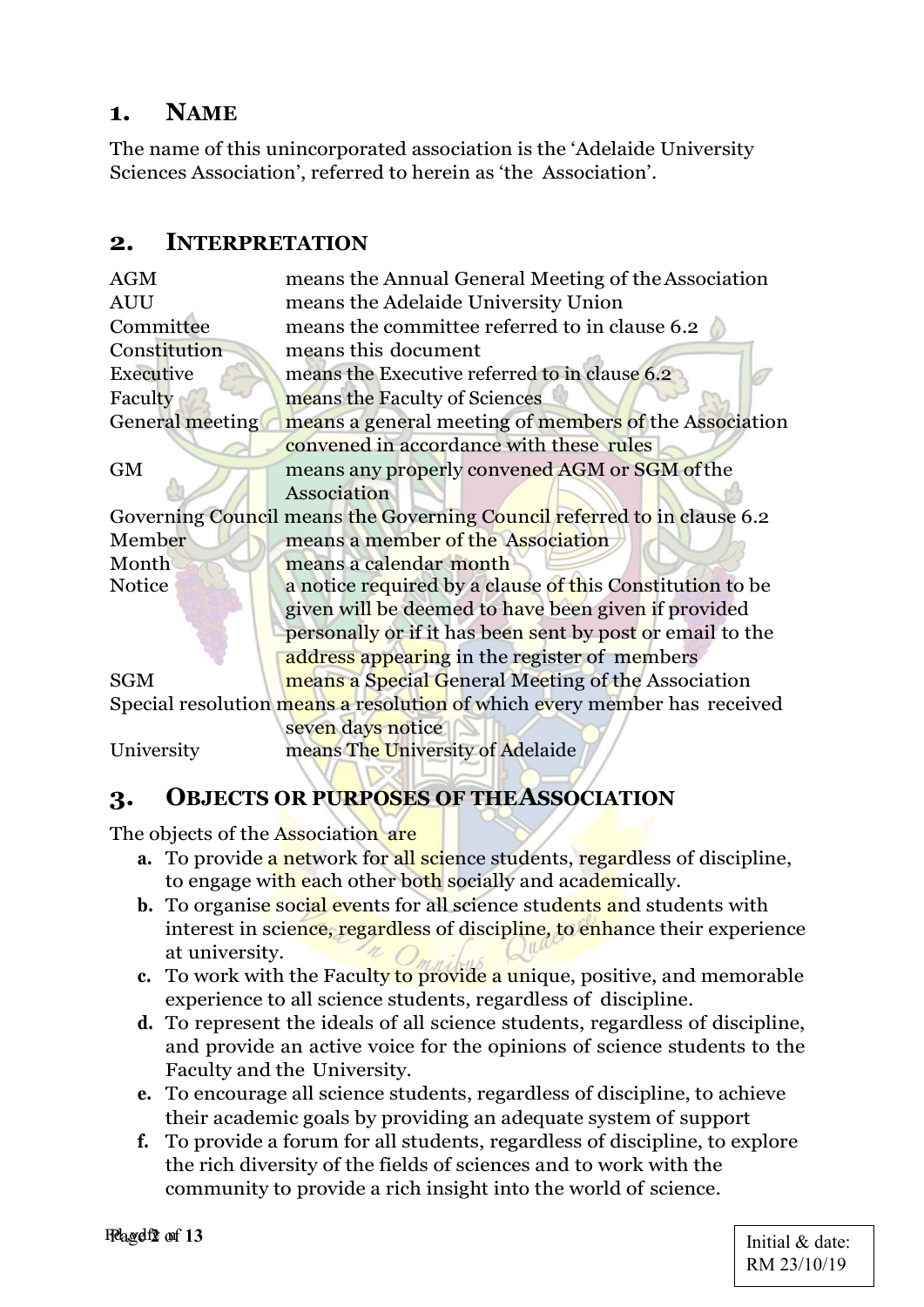- g. To encourage trans-disciplinary study, and to promote a diversity of knowledge to all students.
- h. To draw interest of a wider community into the fields of science.

# 4. AFFILIATION

The Association shall be affiliated with

- a. The AUU,
- b. The University of Adelaide,
- c. The Faculty of Sciences of the University of Adelaide,
- d. The Clubs Association.

# 5. MEMBERSHIP

A person is only a member of the Association if they have complied with the terms of membership set by the Association at any GM from time to time.

## 5.1 Types of Membership

There shall be the following categories of membership and a member can only belong to one category of membership.

- a. Ordinary Members: Individuals who have been accepted as such. Ordinary members may vote at a GM.
- b. Life Members:
	- i. Those upon whom the Association has conferred Life Membership in appreciation of services rendered to the Association; and
	- i. Such membership can only be recommended by the Committee and confirmed at a GM.
	- iii. Life members may vote at a GM.
- c. Patrons:
	- i. Staff, Faculty, or Alumni upon whom the Association has conferred Patron membership in appreciation of services rendered to the Association; and
	- i. Such membership can only be recommended by the Committee and confirmed at a GM and shall expire at the subsequent AGM.
	- iii. Patron Members may vote at a GM.

#### 5.2 Application for ordinary membership

- a. Any person who supports the objects of the Association and agrees to be bound by its rules may apply for membership of the Association.
- b. The application for membership shall be made by filling in a form, as determined by the Committee of the day.
- c. Upon the acceptance of the application by the Committee and upon payment of the first annual subscription, the applicant shall be a member of the Association.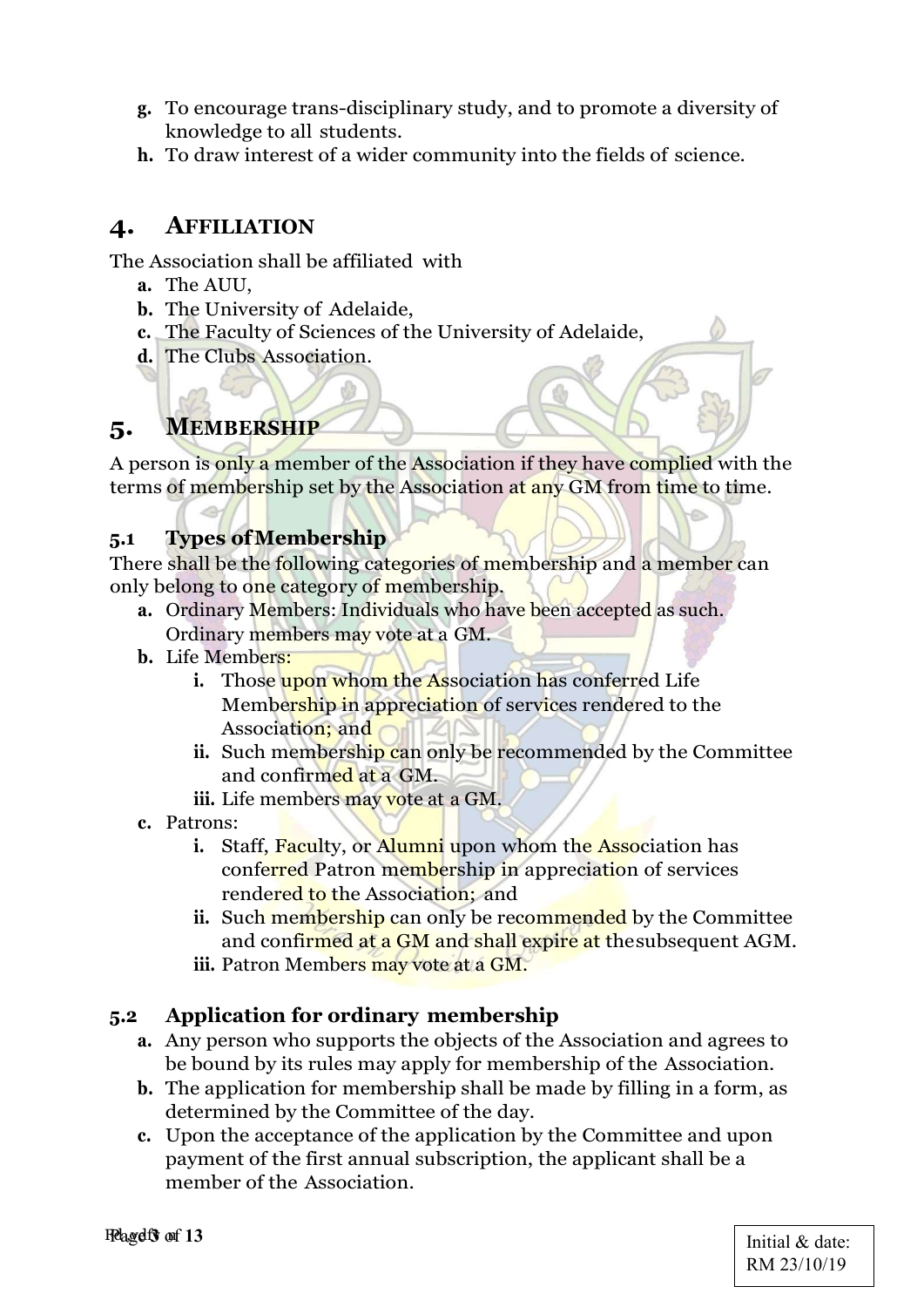#### 5.3 Subscriptions

- a. The subscription fees for membership shall be set at a GM from time to time.
- b. The subscription fees shall be payable annually, with membership expiring by the  $1<sup>st</sup>$  of January.
- c. Any member whose subscription is outstanding after the expiration date shall cease to be a member of the Association, save and except for members of the Committee who are instead subject to 6.6.
- d. Life members, and Patron members are exempt from membership fees

# 5.4 Resignations

A member may resign from membership of the Association by giving written notice to the Committee. Any resigning member shall be liable for any outstanding subscriptions which may be recovered as a debt due to the Association.

## 5.5 Expulsion of a member

Subject to giving a member an opportunity to be heard or to make a written submission, the Committee may, by two thirds majority of votes cast, expel a member upon a charge of misconduct detrimental to the interests of the Association, the AUU or its affiliates, or The University of Adelaide.

#### 5.6 Register of members

A register of members must be kept and contain:

- i) their full name;
- ii) student number (where applicable) and;
- iii) an email address.

# 6. THE COMMITTEE

#### 6.1 Powers and duties

- a. The affairs of the Association shall be managed and controlled by the Committee which, in addition to any powers and authorities conferred by these rules, may exercise all such powers and do all such things as are within the objects of the Association, and are not by these rules required to be done by the Association in general meeting, provided that the affairs of the Association shall be managed and controlled by the Executive between meetings of the Committee.
- b. The Committee has the management and control of the funds and other property of the Association, provided that such management and control may be exercised by the Executive between meetings of the Committee.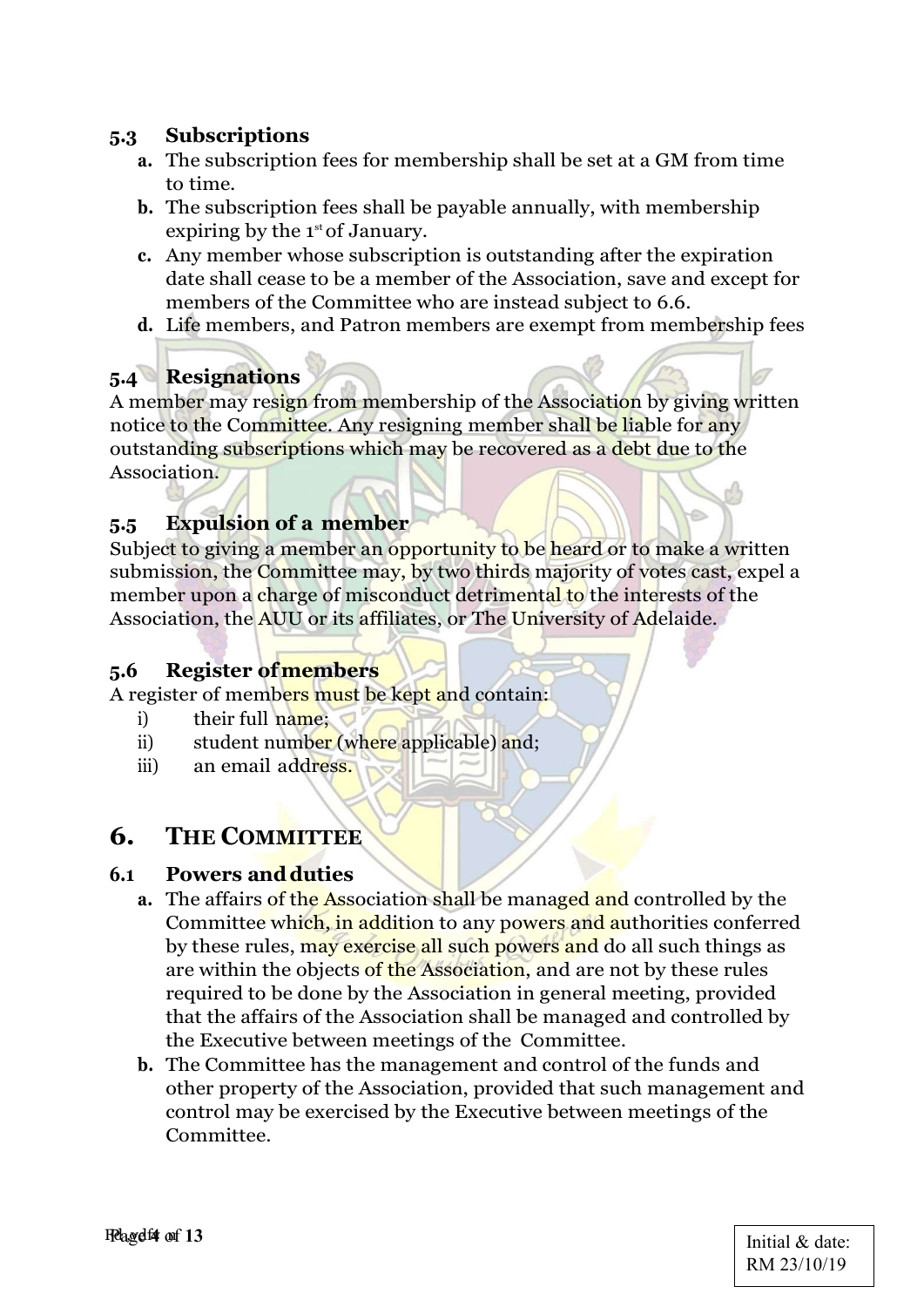- c. The Committee shall have authority to interpret the meaning of this Constitution and any other matter relating to the affairs of the Association on which these rules are silent.
- d. The Committee may make policies and rules pertaining to the management and affairs of the Association, so long as those policies and rules do not contravene this Constitution.
- e. The Executive shall, between meetings of the Committee, act in the interests of the Association and in accordance with this Constitution and resolutions of the Committee and general meetings of the Association.

# 6.2 Membership of the Committee

- a. The Committee shall be comprised of:
	- i. The Governing Council, the members of which shall be:
		- $\bullet$  the Executive, the members of which shall be:
			- the President who shall chair all meetings at which the President is present and act as the spokesperson for the Association;
			- the Vice-President who shall fulfil the responsibilities of the President if the President is unable to;
			- o the Secretary; who shall be responsible for minuting all meetings of the Association and maintaining the membership and other records of the Association; and
			- o the Treasurer; who shall be responsible for maintaining the financial accounts and records of the Association.
		- Two Communication Officers and a Media & Graphic Designer who would be responsible for promoting AUScA through social media tools
		- the Events Coordinator; who shall be responsible for the organization of networking events.
		- not more than four Year-Level Representatives;
		- and such number of General Members so that the total number of the Governing Council (excluding any Appointed Person') does not exceed fourteen; and
		- any person/s appointed under this clause 6.2 as an 'Appointed Person'; and
	- ii. Associate Member/s appointed by the Governing Council or Executive under this clause 6.2.
- b. Each member of the Governing Council (including an Appointed Person) is entitled to vote at any meeting of the Committee.
- c. The Governing Council may, by a majority vote of members present, appoint a member/s of the Association to be an 'Associate Member/s'.
- d. If a quorum of the Committee is not achieved at two consecutive meetings, the Executive at its next meeting thereafter may, by a majority vote of members of the Executive present, appoint a member/s of the Association to be an 'Associate Member/s'.
- e. An Associate Member may:

Feagets of 13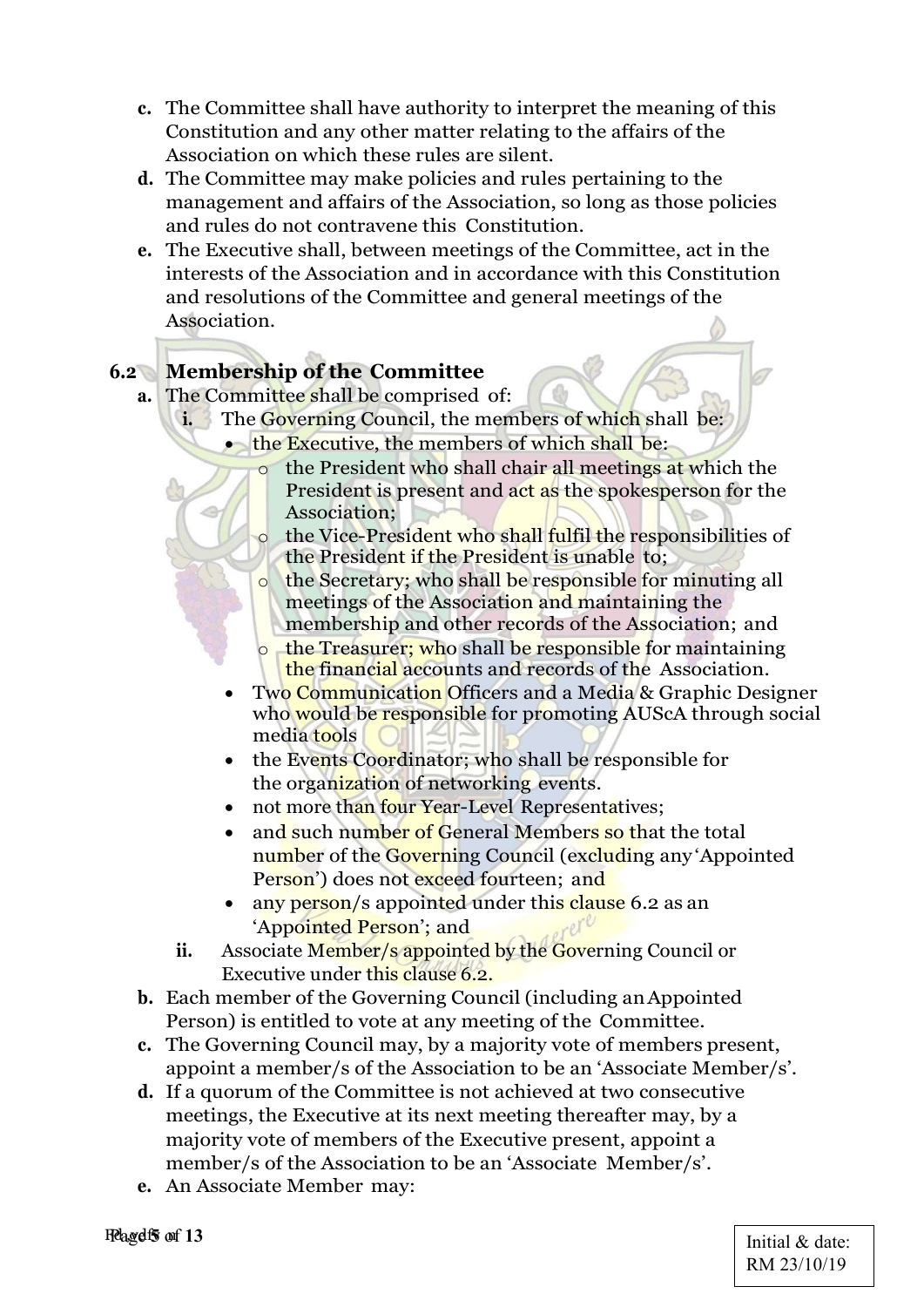- a. Contribute to the general business, and any meeting, of the Committee; and
- b. Vote at any meeting of the Committee unless the Chair directs, in relation to an agenda item or meeting (or part of a meeting), to exclude Associate Members from voting or being present in the room or place at which the meeting is being held.
- f. The four Year-Level Representatives shall be comprised of one representative from each of the following levels of study:
	- i. First Year (undergraduate)
	- ii. Second Year (undergraduate)
	- iii. Third Year (undergraduate)
	- iv. Honours/Postgraduate,

provided that:

- **for each of the First, Second and Third Year representative, the** person must intend on enrolling in and undertaking at least 6 units of undergraduate study at the University of Adelaide at the applicable level as at the time of the AGM; and
	- for the position of Honours/Postgraduate representative, the person must intend on enrolling in and undertaking an Honours/Postgraduate program at the University of Adelaide as at the time of the AGM.
- g. If a position on the Governing Council is not filled at the AGM, or becomes vacant because of a resignation subsequent to the AGM, the Governing Council may appoint one of the members to the vacancy.
- h. If a member of the Governing Council undertakes a study abroad program at an international university for a period greater than two calendar months, that position will be deemed to be a temporary vacancy and the Governing Council may appoint a person to the temporary vacancy (an 'Appointed Person'). In that event, both the member and the Appointed Person will be members of the Governing Council and upon the return of the applicable member, that person will resume performing the duties of the position and the Appointed Person will continue as a member of the Governing Council.
- i. A committee member shall be a natural person.
- **j.** All positions on the Committee shall become vacant, and positions on the Governing Council shall be subject to election, at each AGM.
- k. A member of the Committee shall be eligible to stand for re-election without nomination. No other person shall be eligible to stand for election unless a member of the Association has nominated that person before the closure of nominations at the AGM.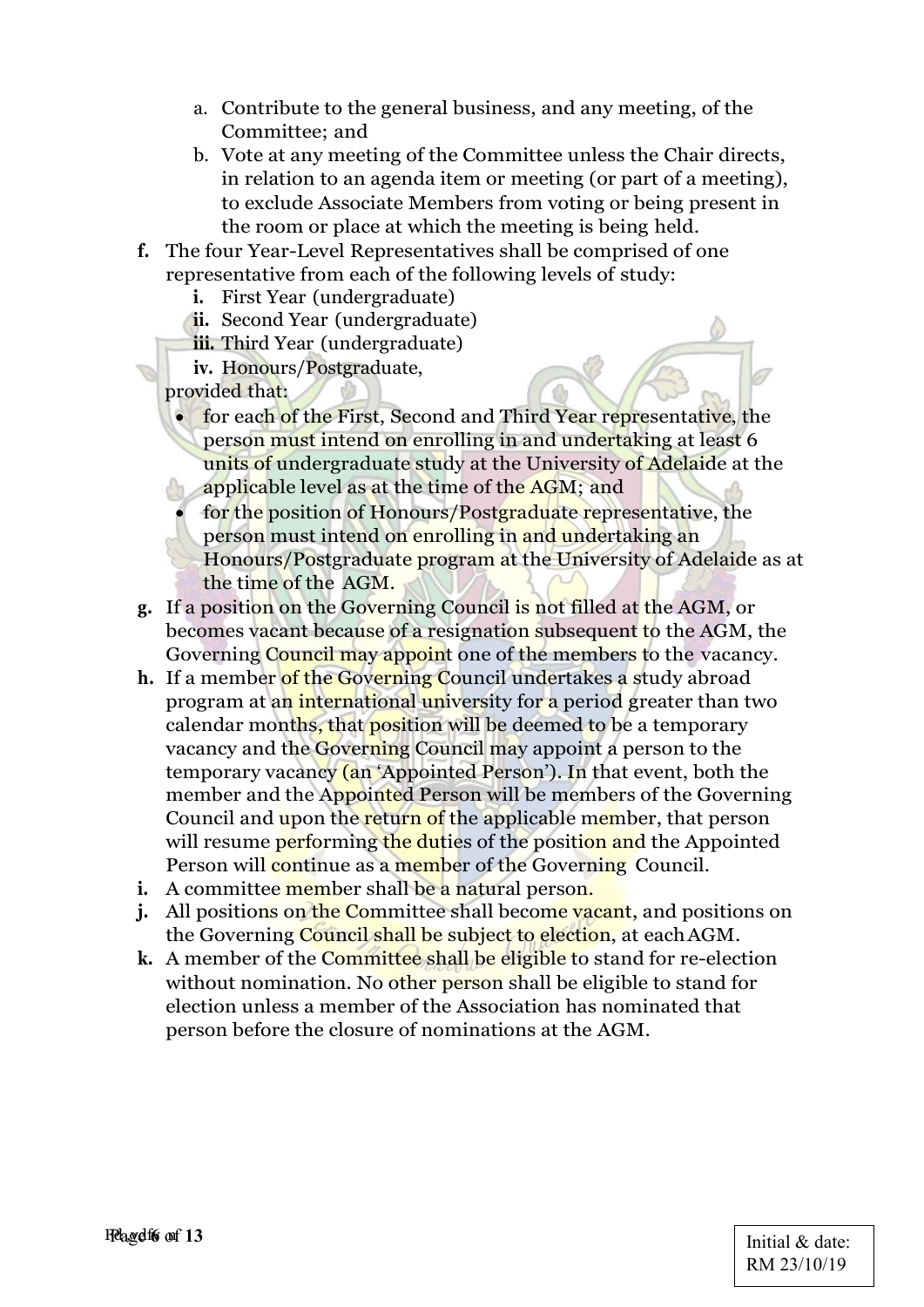# 6.3 Appointed Roles

- a. The Committee may, before proceeding to the despatch of other business, decide to which committee members the following roles will be assigned:
	- i. Our Loyal Leader of the Opposition (O.L.L.O.)
		- Who shall be designated 'Devil's Advocate' and tasked with putting, at their discretion, an opposing view in any discussion or seek to put in doubt any previously accepted convention.
	- ii. Morals Officer
		- Who shall be tasked with recording and reporting what in their humble opinion they perceive to be immoral or moralistic acts, inappropriate or political correct behaviour, and general debauchery or ultraconventionalism of the Association or any of its members.
			- All of their reports should be given and taken in good humour.
	- iii. Sergeant-at-Arms
		- Who shall be tasked, at the direction of the Committee, with maintaining good order and security, and shall mediate and any grievances or disputes between members of the committee in which they are not directly involved. All matters raised with the Sergeant-at-Arms shall be kept in confidence.
	- iv. Assistant Treasurer
		- Who shall be tasked with aiding the Treasurer in the discharge of their duties, and with receiving receipts and other financial statements in the Treasurer's absence.
	- v. Assistant Secretary
		- Who shall be tasked with aiding the Secretary in the discharge of their duties, and with minuting meetings in the Secretary's absence.
- b. The Committee may vary or make a further decision if the applicable committee member ceases to be a member or declines to accept or continue the assigned role. and as often as said positions become vacant shall again choose members to fulfil said positions.

#### 6.4 Proceedings of Meetings

a. The Committee shall meet together for the despatch of business at least monthly during the Academic term.

 $O$ *mnibus* 

- b. At least 24 hours notice must be given to members of the Committee for a meeting of the Committee, and to members of the Executive for a meeting of the Executive.
- c. Questions arising at any meeting of the Governing Council, Committee or the Executive shall be decided by a majority of votes cast, and in the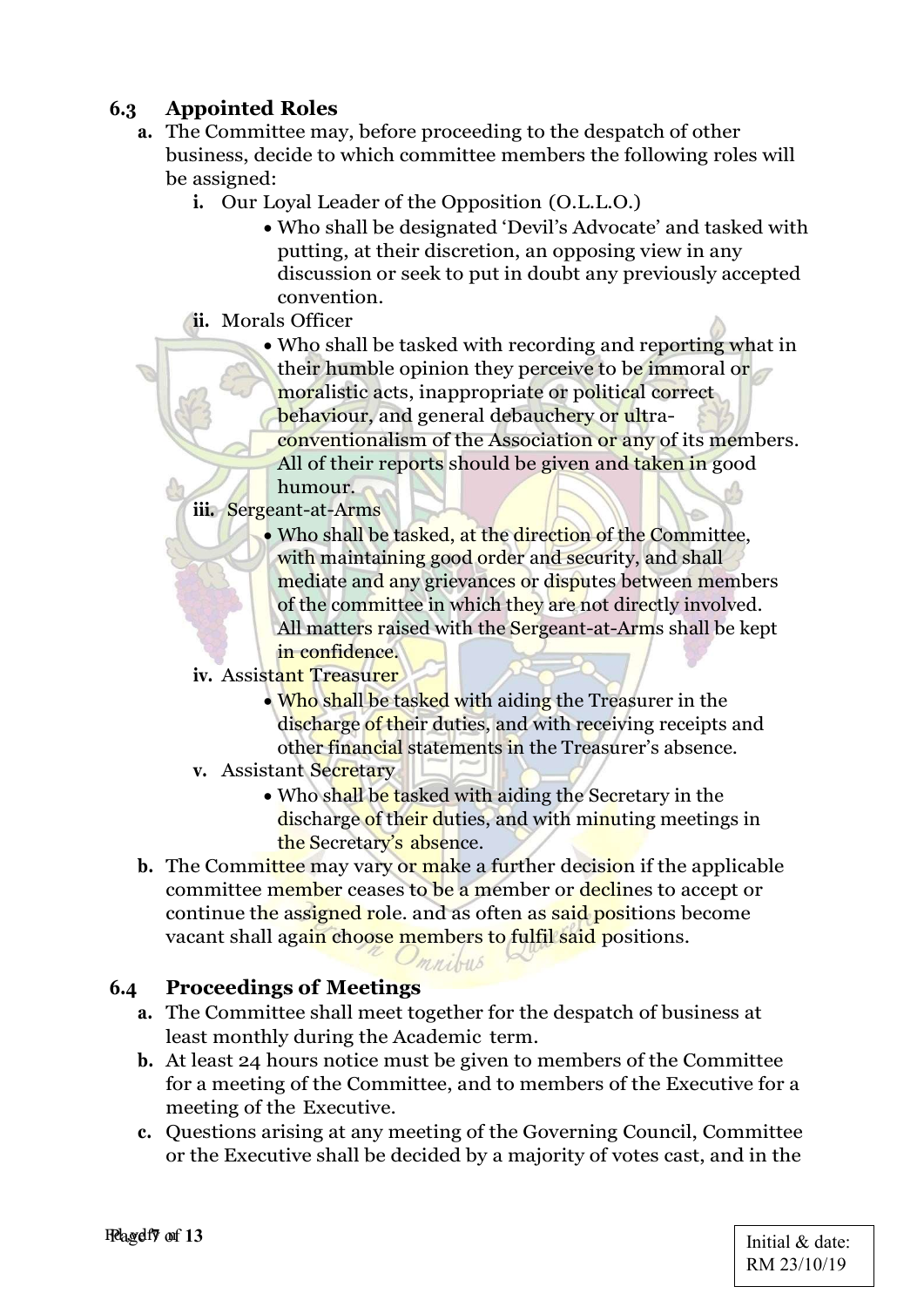event of equality of votes the President shall have a casting vote in addition to a deliberative vote.

- d. A quorum for a meeting of the Committee shall be seven members of the Committee, two of whom must be members of the Executive. If a quorum is not present within 30 minutes after the scheduled start, the meeting will be postponed to a date, time and place determined and notified by the President (or delegate thereof).
- e. Votes by proxy or post are not permitted.
- f. Committee members may 'call-in' to a meeting if they have a legitimate excuse to be unavailable. In these circumstances they may vote and provide feedback on committee decisions. A quorum of members must still be present, as well as at least two executive members, for a meeting to proceed in these circumstances.
- g. For all 'non-essential' votes that require immediate action that arise outside of a committee meeting, an online vote may take place for the committee to decide. In the event of a hung (even) vote, the President shall reside over the final decision made.

#### 6.5 Sub-committees

- a. The Committee may delegate or devolve to a sub-committee a matter/s within the objects of the Association.
- b. A sub-committee may be comprised of members of the Committee, including Associate members, and members of the Association, provided that the number of non-Committee members does not exceed the number of Committee members on the sub-committee.
- c. The Committee shall assign one of the Committee members on the sub-committee to be the Officer thereof,
- d. The Officer, or a delegate thereof, shall chair all meetings of that subcommittee.
- e. Each Officer of a sub-committee shall appoint an Assistant of that subcommittee to be responsible for minuting meetings of the subcommittee.
- f. At least 24 hours notice for a meeting of a sub-committee must be given to the members thereof and to the President and the Secretary. Any member of the Executive may attend *ex officio* any meeting of a sub-committee of which they are not a member.
- g. The quorum for any meeting of a sub-committee shall be half of the members of that sub-committee, one of whom must be the Officer or the Assistant thereof.
- h. The Treasurer, with approval from the Committee, may allocate funds of the Association for the use by a sub-committee for the purpose/s for which the sub-committee was formed.
- i. A sub-committee may, with a two-thirds majority of votes cast, make binding decisions in relation to matters for which it was formed. Such binding decisions shall be confirmed, varied, or rescinded at the subsequent Committee meeting. Any matter/s about which a subcommittee cannot agree may be referred by the sub-committee to the next meeting of the Committee.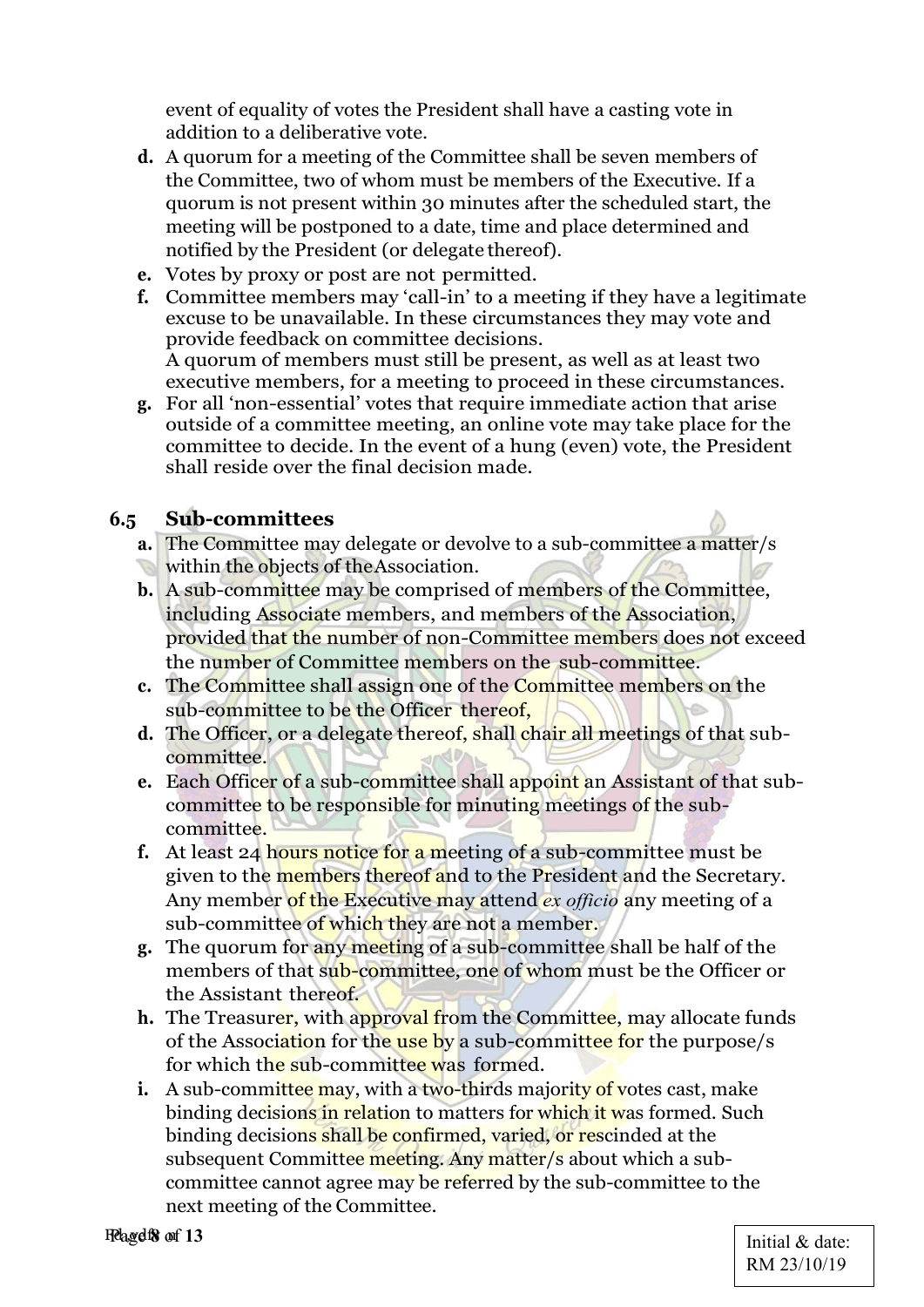- j. A report of each meeting of a sub-committee shall be provided at the next meeting of the Committee, including details of any expenditure by the sub-committee.
- k. A sub-committee will cease by resolution of the Committee at any time.
- l. All sub-committees shall be deemed to cease upon the commencement of an Annual General Meeting.

#### 6.6 Disqualification of committee members

The Governing Council shall declare a position on the Committee vacant if the applicable person:

- i. is expelled as a member of the Association under this Constitution;
- ii. resigns as a member of the Association;
- iii. fails to attend three (3) consecutive Committee meetings without a leave of absence being granted by the Committee or President;
- iv. fails to pay the subscription fee when it is due; or
- v. breaches the prohibition against securing profits for members.
- vi. Fails to have any communication with the committee for more than three weeks without reason

## 7. GENERAL MEETINGS

#### 7.1 Annual general meetings

- a. The Committee shall call an annual general meeting in accordance with this Constitution.
- b. An AGM shall be held once in an Academic Year.
- c. The AUU administration shall be notified of the calling of an annual general meeting.
- d. The order of the business at the meeting shall be:
	- i. The confirmation of the minutes of the previous annual general meeting and of any special general meeting held since that meeting.
	- ii. The consideration of the accounts and reports of the Committee.
	- iii. Proposed constitutional amendments, if any.
	- iv. The election of Committee members.
	- v. Designation of bank signatories, if any.
	- vi. Updating of details for the Association's Australian Business Number, if applicable.
	- vii. Determination of membership fees.
	- viii. Consideration of any Life or Patron membership appointments proposed by the Committee.
	- ix. Any other business requiring consideration by the Association in general meeting.
- e. An attendance list, summary of the President's report, summary of the Treasurer's report and the Returning Officer's report shall be returned to AUU Administration within 14 days of the conclusion of the annual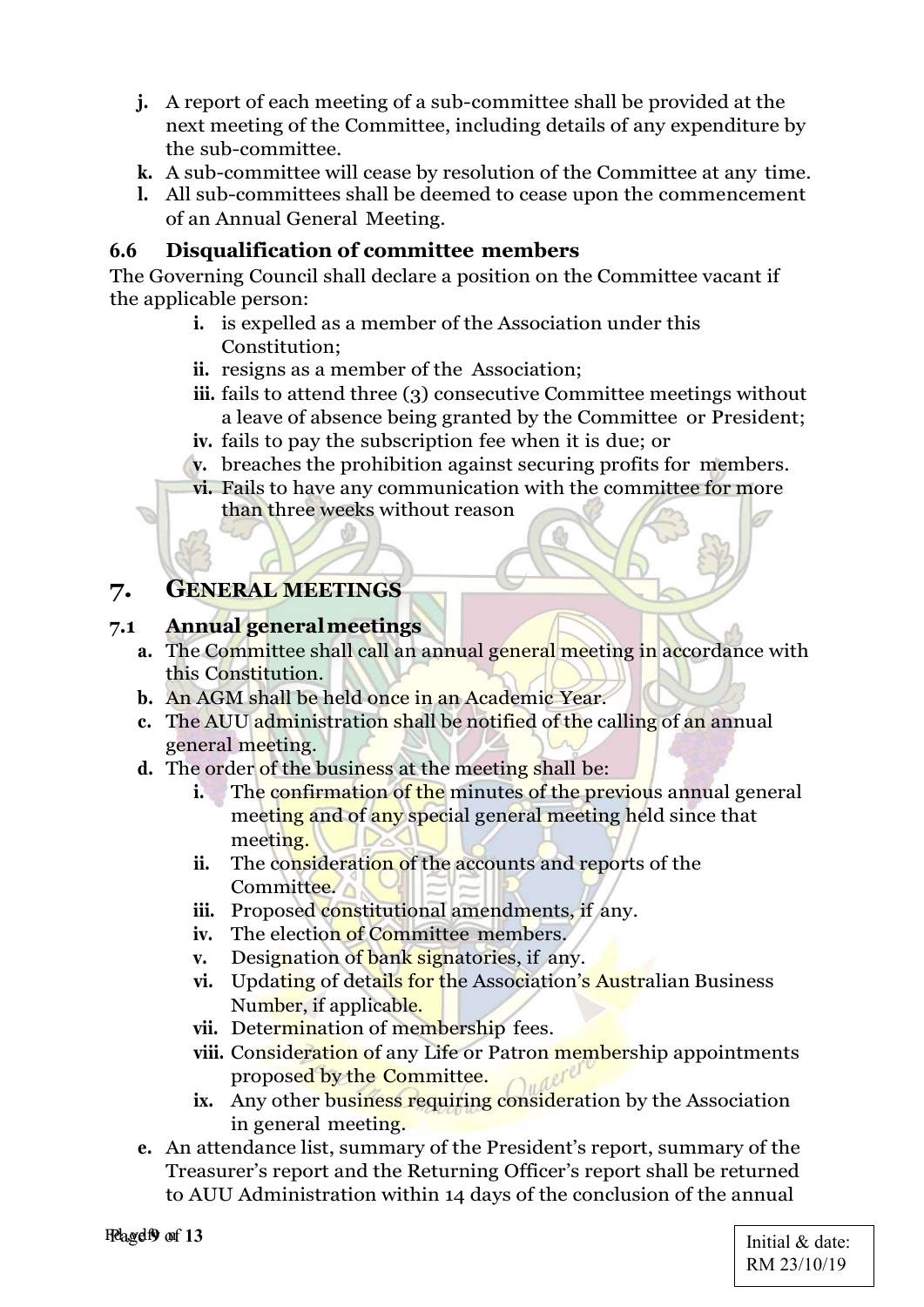general meeting.

#### 7.2 Special general meeting

- a. The Committee may call a special general meeting of the Association at any time during the Academic term.
	- b. Upon a requisition in writing of not less than thirteen members or

those who have been members within the last 12 months of the Association, the Committee shall, within two weeks of the receipt of the requisition, convene a special general meeting for the purpose specified in the requisition.

c. Every requisition for a special general meeting made under 7.2b shall be signed by the relevant members and shall state the purpose of the meeting.

## 7.3 Notice of general meetings

a. At least seven days notice of any general meeting shall be given to members. The notice shall set out where and when the meeting will be held, and particulars of the nature and order of the business to be **transacted at the meeting.** 

#### 7.4 Proceedings at general meetings

- a. Thirteen members present personally shall constitute a quorum for the transaction of business at any general meeting provided that if a quorum is not present within 30 minutes after the time appointed for the meeting, the meeting shall stand adjourned to a date, time and place determined and notified to members by the President, and if at such adjourned general meeting a quorum is not present within 30 minutes of the time appointed for the meeting, the members present shall form a quorum, save and except in respect of a matter that requires a special resolution .
- b. If within 30 minutes after the time appointed for a meeting convened upon the requisition of members a quorum of members is not present, the requisition shall lapse.
- c. The President, or a delegate appointed by the President, shall preside as chair at any general meeting of the Association.
- d. If a member is unable to be present at the meeting, he or she can make "call in" (through Skype Facetime or other digital tool)

#### 7.5 Voting at general meetings

- a. Subject to this Constitution, every member of the Association has only one vote, per item, at any general meeting of the Association.
- b. Subject to this **Constitution**, a question for decision at a general meeting must be determined by a majority of votes cast by members present at that meeting.
- c. Unless a secret ballot is demanded by at least one member present at the general meeting, a question for decision at a general meeting shall be determined by a show of hands.

Felagelfr0nof 13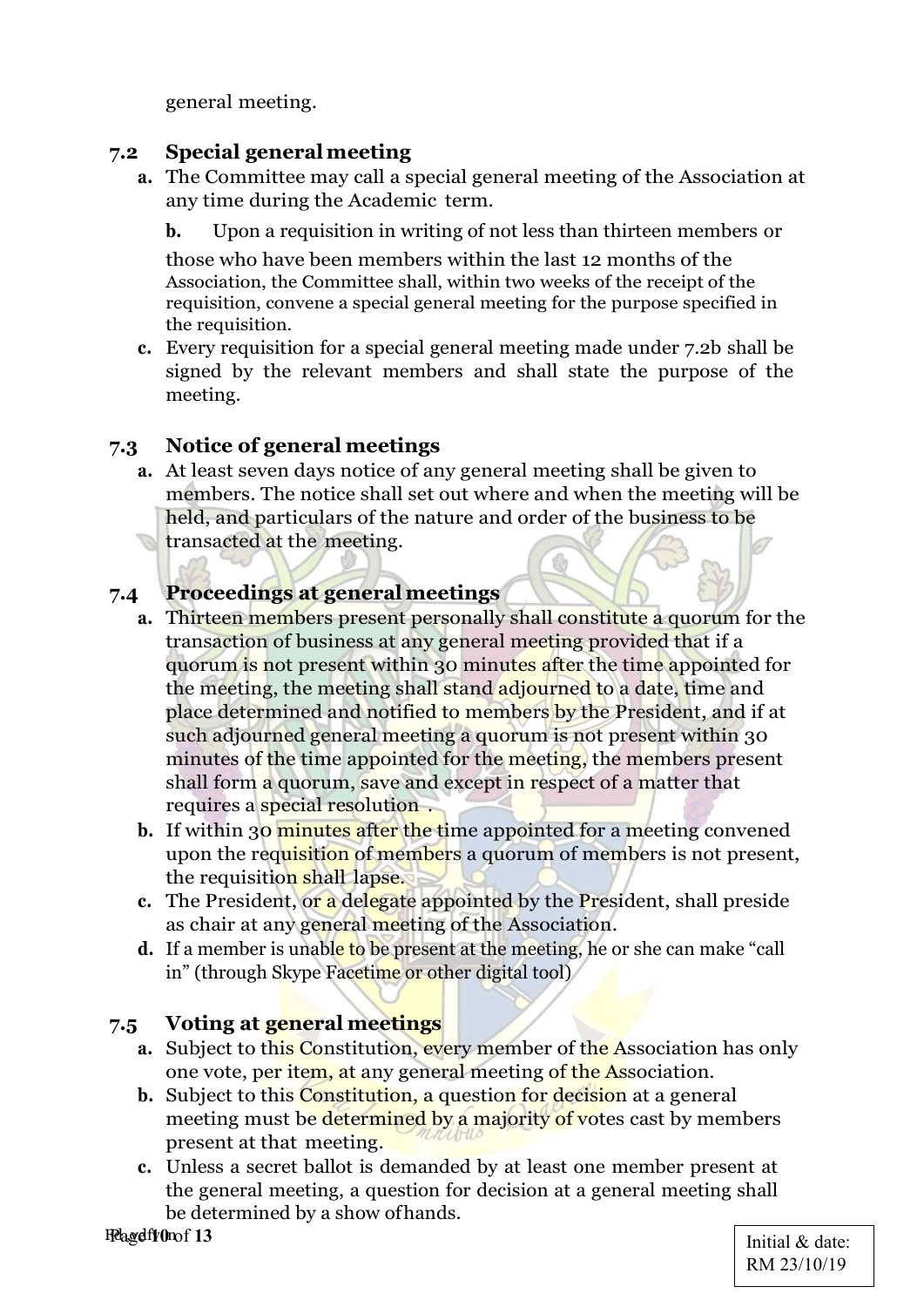- d. Votes by proxy or post are not permitted.
- e. If a member fails to be present at the meeting but is able to vote through digital device, his or her vote shall be considered
- f. If a certain subject or decision is under the matter of voting, members can make digital vote which can be expressed through:
	- 1. Digital Chat in which half of committee members must be present online to make their vote
	- 2. If there multiple options, the option with highest votes will be considered

#### 7.6 Elections at general meetings

- a. The elections shall be conducted by a Returning Officer, who is appointed by the Committee prior to the AGM
- b. The Returning Officer may not be nominated for a position on the Committee.
- c. Any candidate is entitled to designate a scrutineer, including themself, to observe the vote tallying process.
- d. All Committee positions are to be declared vacant at each Annual General Meeting.
- e. Nominations for election for positions can be received by the Returning Officer from the time at which notice is given by the Committee of the AGM until voting on that position is set to commence.
- f. A nomination for election to a position on the Executive can only be accepted if the person is a student or staff member of the University, or is a member of the Faculty.
- g. A nomination for election to the position of President can only be accepted if the person has previously served on the Committee.
- h. Nominations can be provided in writing to the Returning Officer or in person to the Chair.
- i. Voting for single member positions shall be conducted through a preferential voting system whereby candidates are numbered from one to the number of nominees. The candidate with the lowest tally is declared excluded and the votes distributed to remaining candidates in accordance with the preferences of each vote until only one candidate is remaining, who will be declared elected.
- **j.** Voting for multiple member positions shall be conducted by a Hare-Clark preferential voting system whereby candidates are numbered from one to the number of nominees. The quota for election shall be set as the number of formal votes cast divided by one greater than the number of positions open to election, plus one, rounded up. If a candidate's tally exceeds the quota for election then that candidate is declared elected and a transfer value will be determined and distributed in accordance with the next preference. If no candidate's tally exceeds the quota for election, the candidate with the lowest tally is declared excluded and the votes distributed to remaining candidates in accordance with the preferences of each vote. If the number of remaining candidates is equal to the number of unfilled positions, all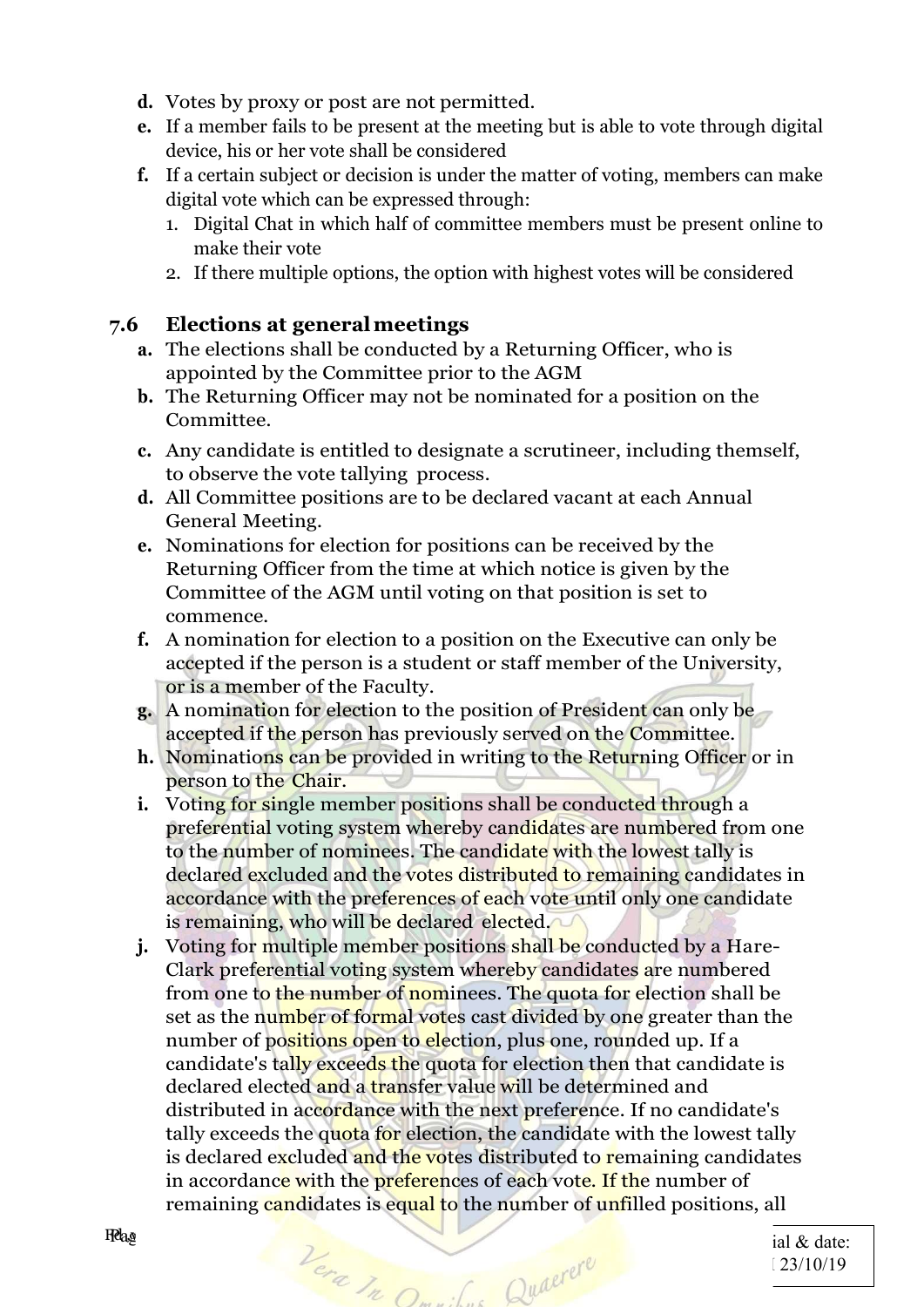remaining candidates shall be declared elected.

- k. In the case of a tie at any point in the counting of the votes, the candidate with the least first preference votes shall be excluded. If the candidates are still tied, the chair of the meeting shall have the casting vote.
- l. If only two nominations are received, voting may be conducted through either a show of hands or, if requested by member who is present at the meeting, a secret ballot.

# 8. MINUTES

a. Proper minutes of all proceedings of General meetings of the Association and of meetings of the Committee, shall be entered within

one month after the relevant meeting in minute books kept for the purpose.

- b. The minutes kept pursuant to this rule:
	- i. In respect of a General meeting, must be confirmed at the next GM;
	- ii. In respect of a Committee meeting, shall be deemed confirmed unless a member of the Committee notifies the Secretary in writing or email of a dispute as to their accuracy within seven days of their posting;
	- iii. In respect of a sub-committee meeting, shall be deemed confirmed unless a member of that sub-committee notifies the Assistant of that sub-committee in writing or email of a dispute as to their accuracy within seven days of their posting.
- c. The minutes kept pursuant to this clause shall be signed by the Chair of the GM at which the proceedings took place or by the Chair of the next succeeding GM at which the minutes are confirmed.
- d. Where minutes are entered and signed they shall, until the contrary is proved, be evidence that the meeting was duly convened; that the proceedings were duly conducted; and that all resolutions and appointments made at a meeting were duly made.
- e. Following an AGM the minutes of the preceding AGM, and all meetings of the Association, Committee, and subcommittees (if any) held during the period between those AGMs, shall beprovided to The University of Adelaide Archives.

# 9. DISPUTE RESOLUTION

- a. The dispute resolution procedure set out herein applies to disputes between:
	- i. a member and the Association; or
	- ii. a member and the Committee or Executive.
- b. The parties to the dispute must meet and discuss the matter in dispute and, if possible, resolve or conciliate the dispute within 14 days after